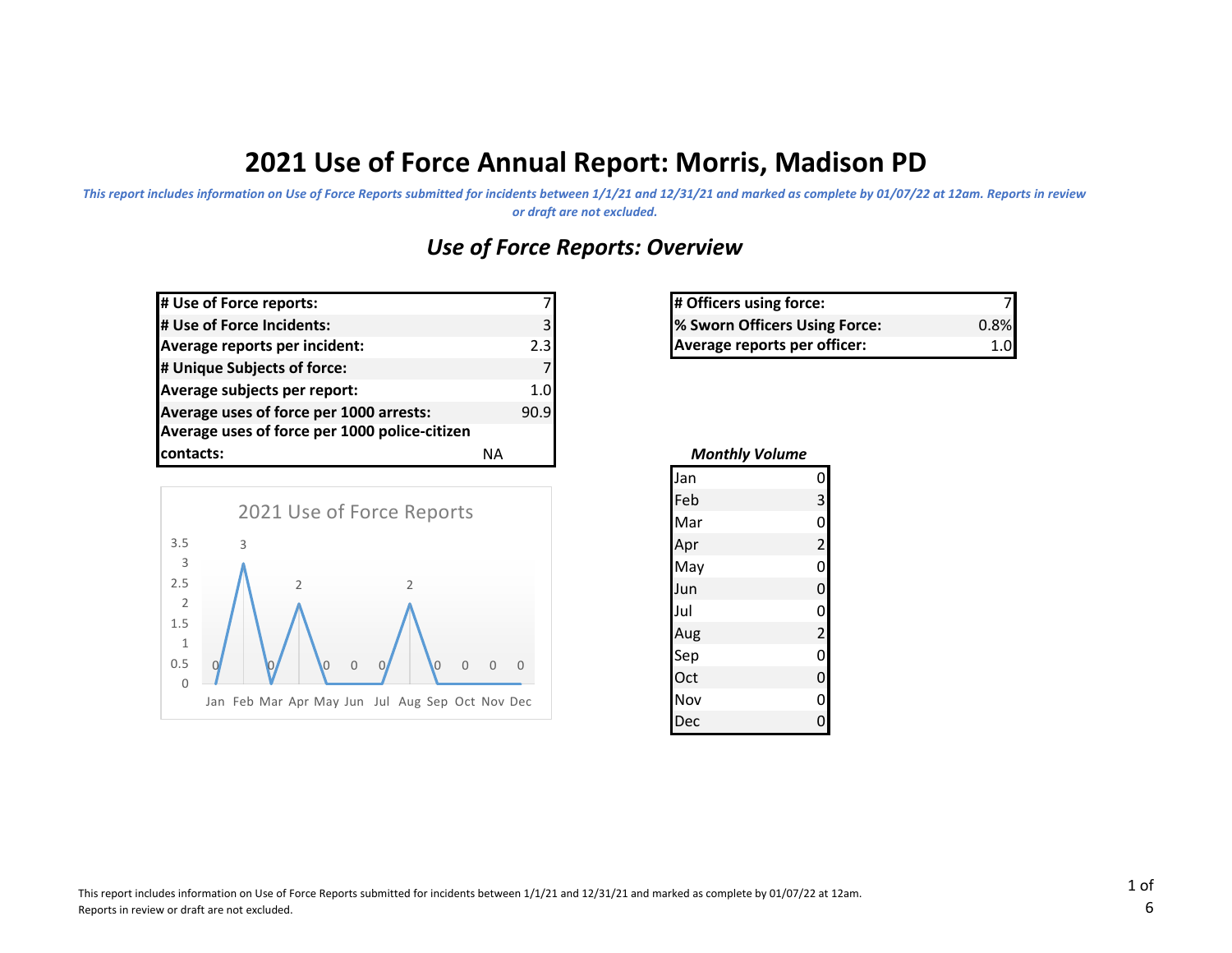## *Officers Using Force*

Total officers using force:

| <b>Officer race</b>    |       |
|------------------------|-------|
| American Indian        | 0.0%  |
| Asian/Pacific Islander | 0.0%  |
| Black                  | 0.0%  |
| Hispanic               | 14.3% |
| Not Provided           | 28.6% |
| Other                  | 14.3% |
| Two or more races      | 0.0%  |
| White                  | 42.9% |

7

|       | Officer gender          |        |
|-------|-------------------------|--------|
| 0.0%  | Female                  | 0.0%   |
| 0.0%  | Gender Non-Conforming/X | 0.0%   |
| 0.0%  | Male                    | 100.0% |
| 14.3% | N/A                     | 0.0%   |
| 28.6% | Not Provided            | 0.0%   |
| 14.3% | Other                   | 0.0%   |

#### *Officers In Uniform when Using Force*

|     | # reports | % reports |
|-----|-----------|-----------|
| Yes |           | 100.0%    |
| Nο  |           | 0.0%      |

#### *Officer Assignment During Force*

|           | # reports | % reports |
|-----------|-----------|-----------|
| Yes       |           | 100.0%    |
| <b>No</b> |           | 0.0%      |
|           |           |           |
|           |           |           |

*The above information comes from the demographic information officers enter when completing a use of force report. This inforamtion only depicts the demogrpahic information of officers using force. Each officer is represented here based on their first race and gender identification in 2021. To ensure this information appears consistently, officers should update their profile in the Use of Force Portal.*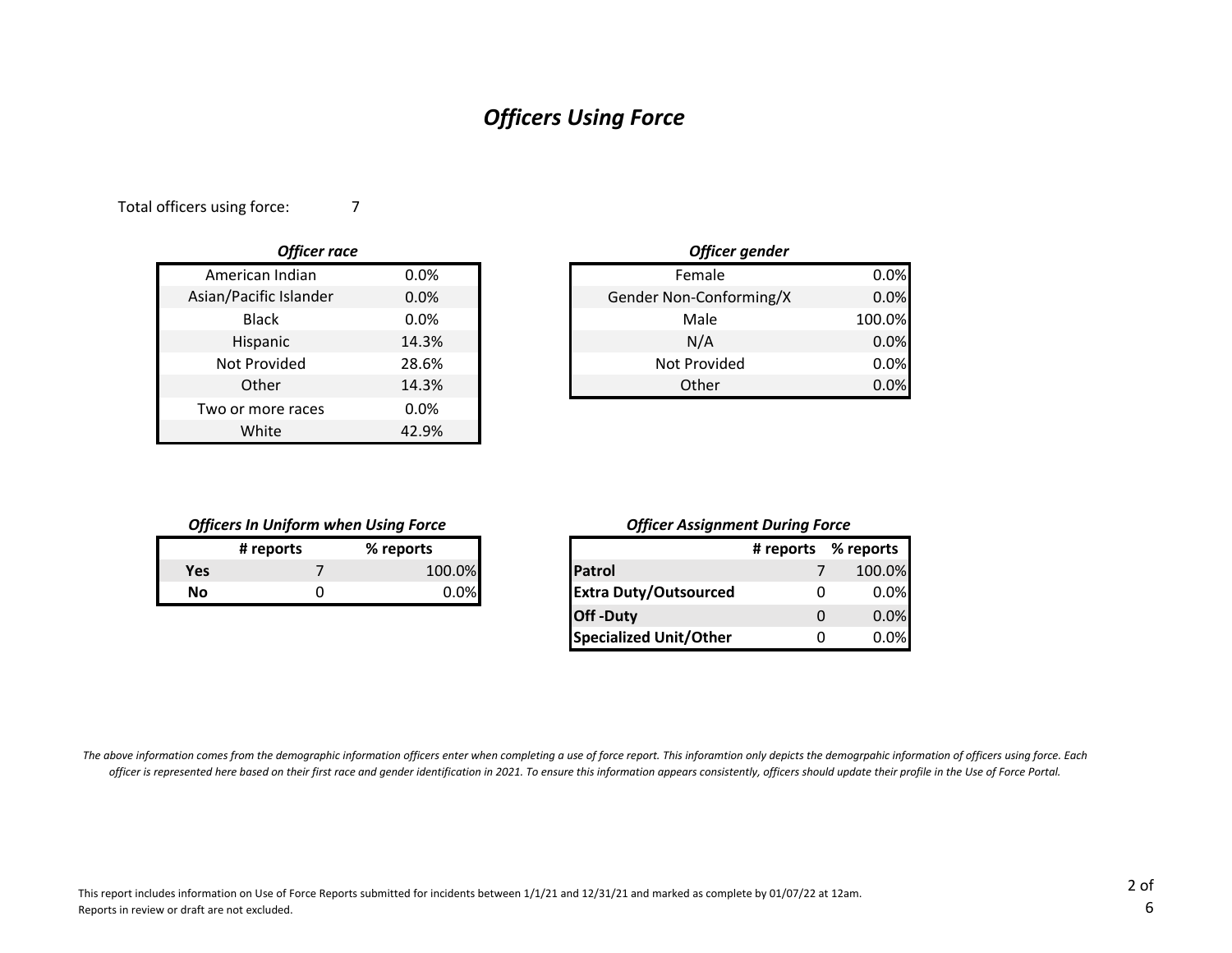### *Subject Information*

**Total unique subjects:**

**7**

28.6% 0.0% 0.0% White 28.6% Black American Indian Asian/Pacific Islander Two or More Races **Other** Not Provided Hispanic *Subject Race Subject Gender*

|         | <b>Subject Gender</b> |         | <b>Perceived condition</b>            |          |
|---------|-----------------------|---------|---------------------------------------|----------|
| $0.0\%$ | lFemale               | 28.6%   | No unusual condition noted            | 0        |
|         | <b>Gender Non-</b>    |         |                                       |          |
| 28.6%   | Conforming/X          | $0.0\%$ | Not Provided                          | $\Omega$ |
| $0.0\%$ | Male                  | 71.4%   | Other unusual condition noted         | $\Omega$ |
| 42.9%   | <b>Not Provided</b>   | $0.0\%$ | Potential Mental Health Incident      | 5        |
| $0.0\%$ |                       |         | Under influence of alcohol/drugs/both | 51       |
| 0.0%    | # transgender:        |         |                                       |          |

| Subjects arrested     | 57.1% |
|-----------------------|-------|
| Subjects not arrested | 42.9% |



#### *Reasons for no arrest*

| Already in Custody    |   |
|-----------------------|---|
| Deceased              |   |
| Medical/Mental Health |   |
| Incident              | 3 |
| Not Provided          |   |
| Other                 |   |
|                       |   |
| Subject Fled          |   |

*Unique subjects are determined by subject identification entered into use of force reports. To the extent that this information differs across reports, a subject will appear as unique.*

*Officers may enter multipe response options for Perceived Condition and Reason Not Arrested for each subject*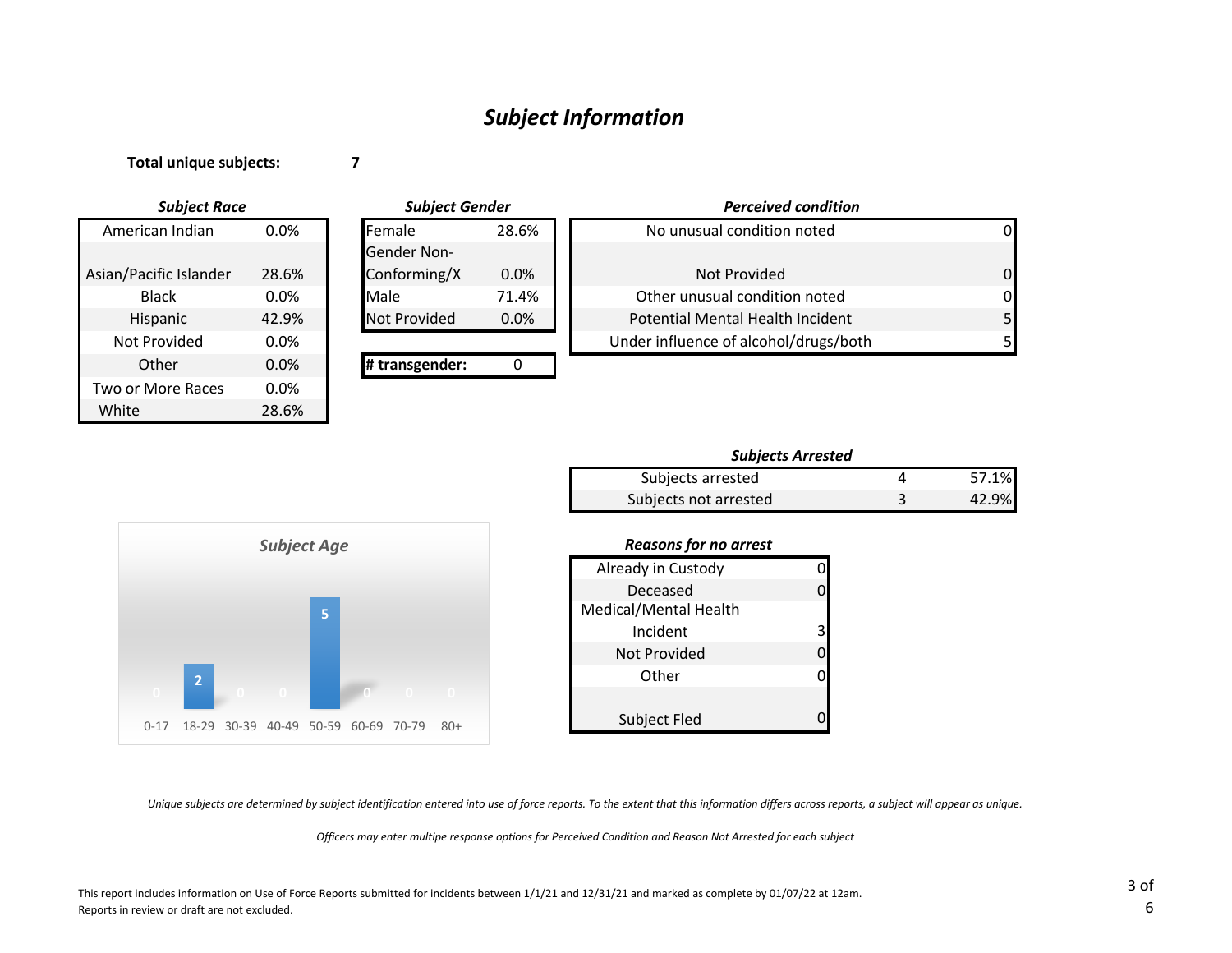## *Incident and Location Information*

| Incident Type                                |                |                          |  |
|----------------------------------------------|----------------|--------------------------|--|
| Assault                                      |                |                          |  |
| Assisting another officer                    | $\Omega$       |                          |  |
| <b>Burglary</b>                              | $\overline{0}$ |                          |  |
| Distribution of CDS                          | $\Omega$       |                          |  |
| Disturbance (drinking, fighting, disorderly) | $\mathbf{0}$   |                          |  |
| Domestic                                     |                | $\overline{\mathcal{I}}$ |  |
| Eluding                                      | $\overline{0}$ |                          |  |
| Medical Emergency                            | $\mathbf{0}$   |                          |  |
| MV/Traffic Stop                              | $\mathbf{0}$   |                          |  |
| Other                                        | $\mathbf 0$    |                          |  |
| Pedestrian Stop                              | $\mathbf{0}$   |                          |  |
| Possession of CDS                            | $\mathbf{0}$   |                          |  |
| Potential Mental Health Incident             |                | $\overline{2}$           |  |
| Report of Gunfire                            | $\circ$        |                          |  |
| Robbery                                      |                |                          |  |
| Subject with a gun                           | $\circ$        |                          |  |
| Subject with other weapon                    | $\mathbf{0}$   |                          |  |
| Suspicious person                            | $\mathbf{0}$   |                          |  |
| <b>Terroristic Threats</b>                   | $\mathbf{0}$   |                          |  |
| Theft/Shoplifting                            | $\circ$        |                          |  |
| Trespassing                                  |                |                          |  |
| <b>Wanted Person</b>                         | $\overline{0}$ |                          |  |
| Welfare Check                                |                |                          |  |

### Citizen Initiated 0 Dispatched 0 Not Provided 0 Officer Dispatched 7 Officer Initiated 0 Pre-Planned Contact 0 *Contact origin*

#### *Location Type*

| Alcohol Establishment (bar, |                |
|-----------------------------|----------------|
| club, casino)               |                |
| <b>Business</b>             | 2              |
| Court House                 | 0              |
| Hospital                    | 0              |
| Jail/Prison                 | 0              |
| Other                       | $\overline{2}$ |
| <b>Police Station</b>       | 0              |
| Residence                   | 0              |
| Restaurant                  | 0              |
| School                      | 0              |
| Street                      | ੨              |

*Officers may enter multipe response options for Contact Origin, Location Type, and Incident Type. Each report may appear multiple times in the responses on this page.*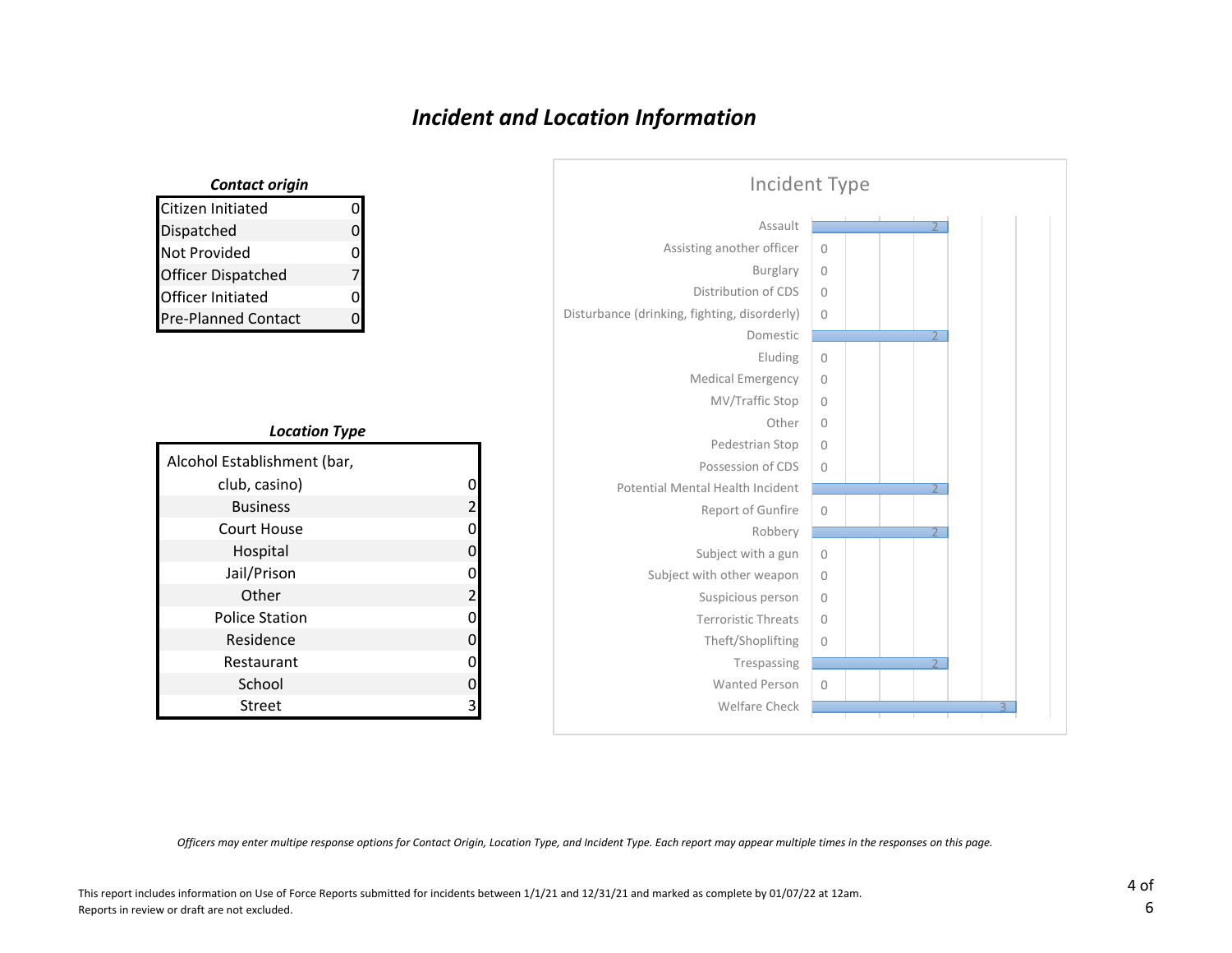### *Officer-Subject Force Interaction Information*